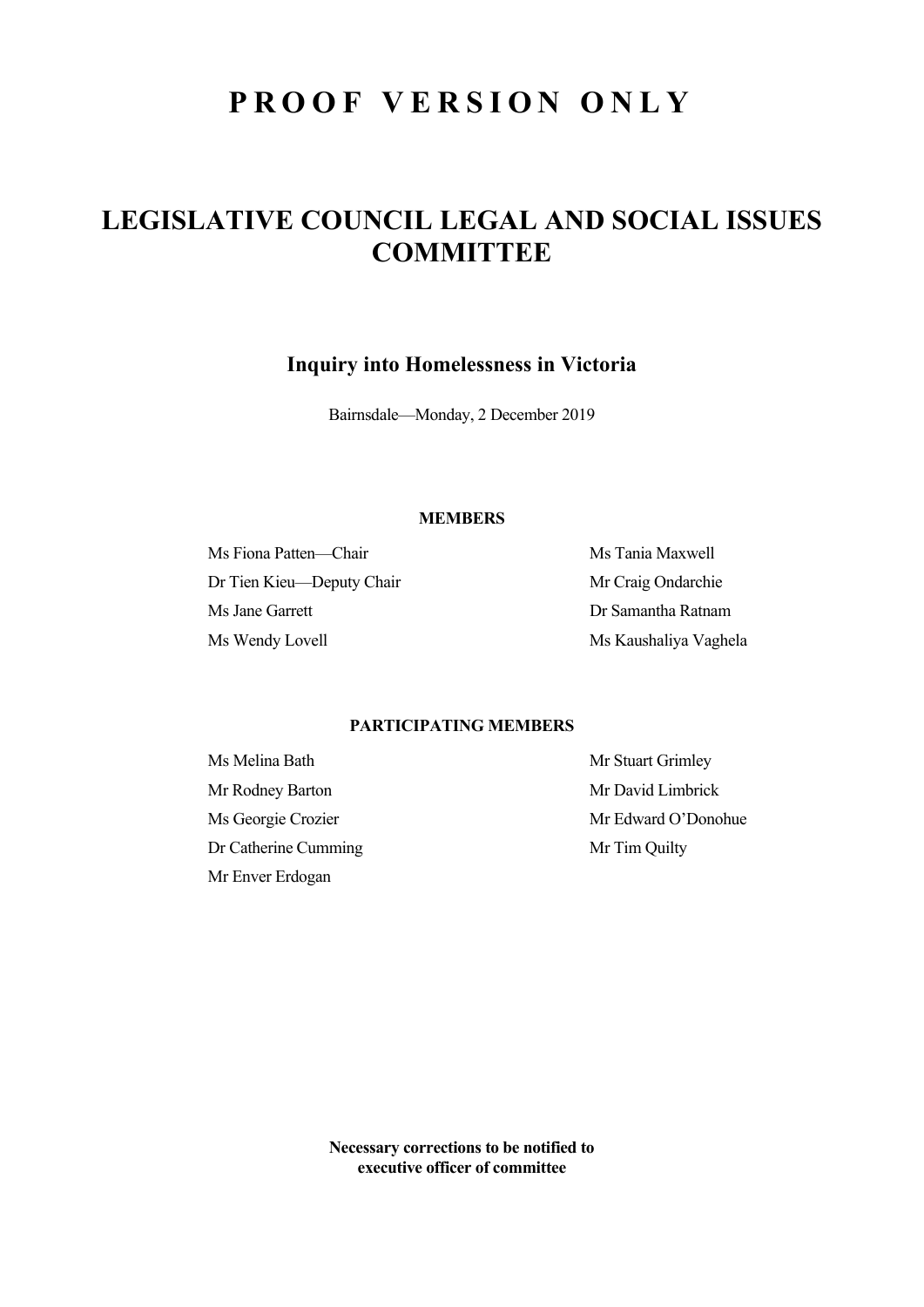#### **WITNESSES**

Captain David Jones, and

Captain Claire Jones, Salvation Army.

**The CHAIR:** I just need to read some formal notes to you. This is the Committee hearing evidence today in relation to the Inquiry into Homelessness in Victoria. The evidence taken at this hearing is protected by parliamentary privilege, and that is via our *Constitution Act 1975* and also through the standing orders of the Legislative Council. Therefore the information you give today is protected by law; however, any comment that you may repeat outside here may not be protected. Any deliberately false evidence or misleading of the Committee may be considered a contempt of Parliament. We are being recorded. You will receive a transcript of this session, and feel free to correct it for any mistakes in there. Ultimately that will be made public and will be posted on our website. Please make some opening comments. We have got 30 minutes, so if you can give us a little bit of time for some questions. Thank you.

 **Capt. D JONES**: I may not need that much. I do have a PowerPoint, which hopefully is working.

**The CHAIR**: Oh, a PowerPoint. Great.

 **Capt. D JONES**: Yes, I am giving you a picture show too today.

**The CHAIR**: Fantastic.

**Ms TOPIC**: You might need to just talk to it because it is not working

 **Capt. D JONES**: It is not working? Okay.

#### **The CHAIR**: Sorry.

 **Capt. D JONES**: That is all right. We can work without it. That is fine. My name is Captain Dave Jones. This is my wife, Claire. We are the local ministers of the Salvation Army in Bairnsdale. Our role is quite varied. We oversee two sites, the church site and the community centre site, which is where our involvement with the homelessness issue takes place. That is where our emergency relief centre is. We are a small site. We have a very small budget of around \$35 000. Only \$6000 of that comes from government funding. Our catchment area goes right out to the New South Wales border. The next Salvation Army from us to the east is Bega, so we have a huge catchment and a very small budget to work with. The Salvation Army in Bairnsdale primarily works with the underlying issues of homelessness. We do not deal in the housing area; we have to refer them on to other organisations such as Community Housing Limited or Gippsland Lakes health. Our role is more meeting immediate material need, spiritual need, financial need; anything to do with housing we have to refer on. However, in saying that we do have a fairly large engagement with homelessness, both on the street itself and those that present at our office. The numbers I want to give you today are only from our perspective; I cannot speak on behalf of anybody else. Oh, we have got it up on the screen. That is beautiful. There we go.

#### **Visual presentation.**

 **Capt. D JONES**: There are a couple of hurdles that I guess are a real challenge for us as we work with the local community. Income is certainly a huge issue. Pretty much all of the clients that we work with are on a Centrelink benefit of some sort, generally Newstart or DSP, and so that is probably the first thing that we usually address when they come in to see us. But there seems to be also a real lack of housing in the East Gippsland area—long-term housing that we can refer on to and then they get put into.

The numbers that you see up there are actually the state percentages, and you are probably very much aware of these. They are the top five reasons for homelessness and the areas that we work in. So housing crisis—that is those who are affected by imminent eviction; domestic or family violence; financial difficulties; inadequate or inappropriate dwellings; and finally transition from custodial arrangement. Here in Bairnsdale we actually get a lot of referrals coming up from Fulham prison down in Sale, and again we have to refer them on or they are looked after by the prison system and put into some sort of transitional housing. We do get a few of those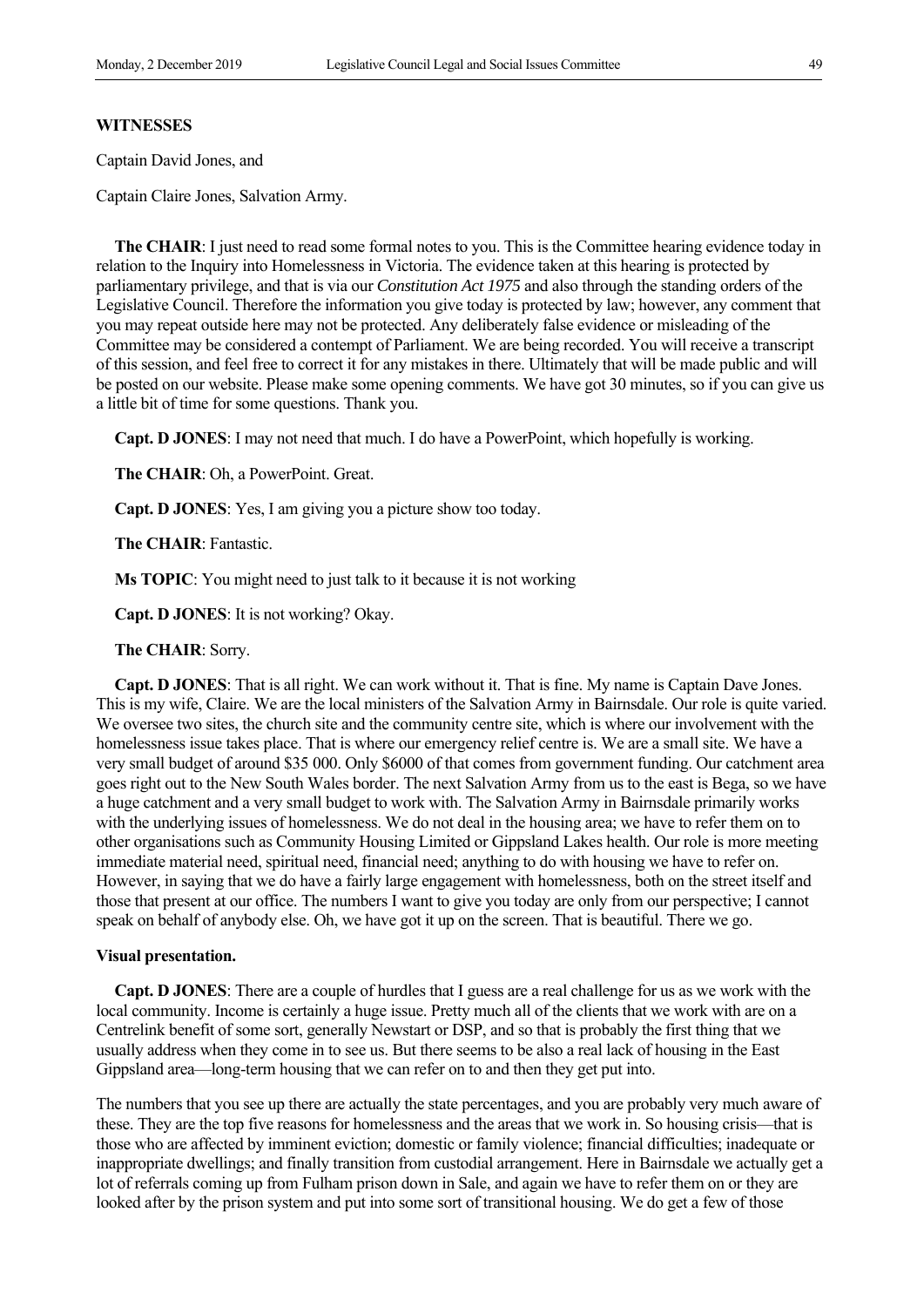during the year. That is not a big area that we work in, but it is an area that certainly is falling down, where people are just not able to find permanent housing. If they do not get a permanent postal address, then there is trouble with Centrelink, employment—all those sorts of things.

Income support is certainly one of the leading contributors in this area that we see through our office doors, as well as cost of living, increased rentals—all those sorts of things.

In Bairnsdale that present in our office, the top five that were just up there, are very similar to the state issues. Domestic violence is probably the biggest issue that presents to us, and relationship breakdown. We find that anybody going through those sorts of areas generally it is the men who end up out on the street, and unless they present to us we are actually not aware of it. We had a situation with a gentleman who presented to us some time ago. He had actually come through the court system. There were some things going on for him. He was living with his partner in Lakes Entrance, it went pear-shaped and he ended up coming back to us. I went with him to community housing and there was nothing available, not even in the short-term rental. So now I have got a situation where I have got a man that I am looking after, and I have got nowhere to put him. For us as the Salvation Army I can put him up for a couple of nights in a hotel, but that is certainly going to come anywhere close to fixing the underlying issues that are going on for him. We need to get people into longer term housing so that then they can be working with other organisations to meet the other areas where it is falling down, things like addiction, relationship breakdown, domestic violence, anger management—all those sorts of things. Unless they are in long-term housing, we cannot even start to look at those, because we know that if we meet the immediate needs of people—food, shelter, clothing—their mental state is a lot more stable, and it puts them in a much better position to deal with some of the bigger issues that are going on in their lives. And we certainly need to be meeting those underlying issues to help keep people off the street and making sure that they are in longer term housing. Those top five are very similar to the State values.

On the next slide, these are, from our records, the percentages of people who presented to us from 1 December 2018 to 1 December 2019. We have found that there is a real increase in people sleeping rough, based on the last calendar year. It has not gone up by much, but we are looking at around 26 per cent of our clients. We have 156 clients that we know of who have presented to us who are saying that they are homeless, they have no permanent address, with 26 per cent of that sleeping rough. Couch surfing, in the previous year, was the highest one, but it seems to have actually come down now. Couch surfing is fine, until there is something that goes wrong in that relationship, and then all of a sudden they have to move on. You would be amazed how often that happens, and so they come back to us, and they are saying, 'We need your help'. Again, we have to refer them on. So they get trapped in this cycle that they cannot get out of.

Improvised dwelling or squat—that is generally a tent or a swag, which we provide. We can do that as part of our emergency services. We are finding also there has been an increase in motor vehicle people sleeping rough. We are working with a few on the street at the moment who are in that position. One is a gentleman who is 75 years old. He is sleeping in his car. He is also a hoarder. You can imagine it is hard enough in a house with air conditioning when it is hot, and this gentleman is actually out in his car trying to weather some of the severe weather that we are facing. For us in Bairnsdale as the Salvation Army, motor vehicle is one that we counter a lot. We have a team that does welfare checks on these people throughout the week to make sure that they are doing okay, because we might not be able to provide them housing, but we can meet other needs while they are trying to get out of the system.

Again, these ones are State values. It is interesting in Bairnsdale. Like I said before, we are sort of a silo in that the funding goes to other organisations. The funding, even within our own organisation—government funding—only goes to Sale. Anything outside of the Sale area east, I cannot tap into my own resources, so we have to refer them on to local organisations or the St Kilda Crisis Centre. Again, they will only operate on a crisis element, where they will put them up for one or two nights in a hotel. Then we have the same problem again. They are back out on the street, or they come back to us. So we keep referring them on to other organisations, but they are at their limit. There is not much left for them to work with either.

There are 19 entry points around the state and 31 family and domestic violence services. Sadly, most of these are in Melbourne, and people just will not always travel down there. We are quite a long way out of the city. Access to transport is an issue for some people. If they have no money, they cannot get to Melbourne. So that is hard. The St Kilda Crisis Centre is up there. Statewide you can see there is quite a varied age bracket.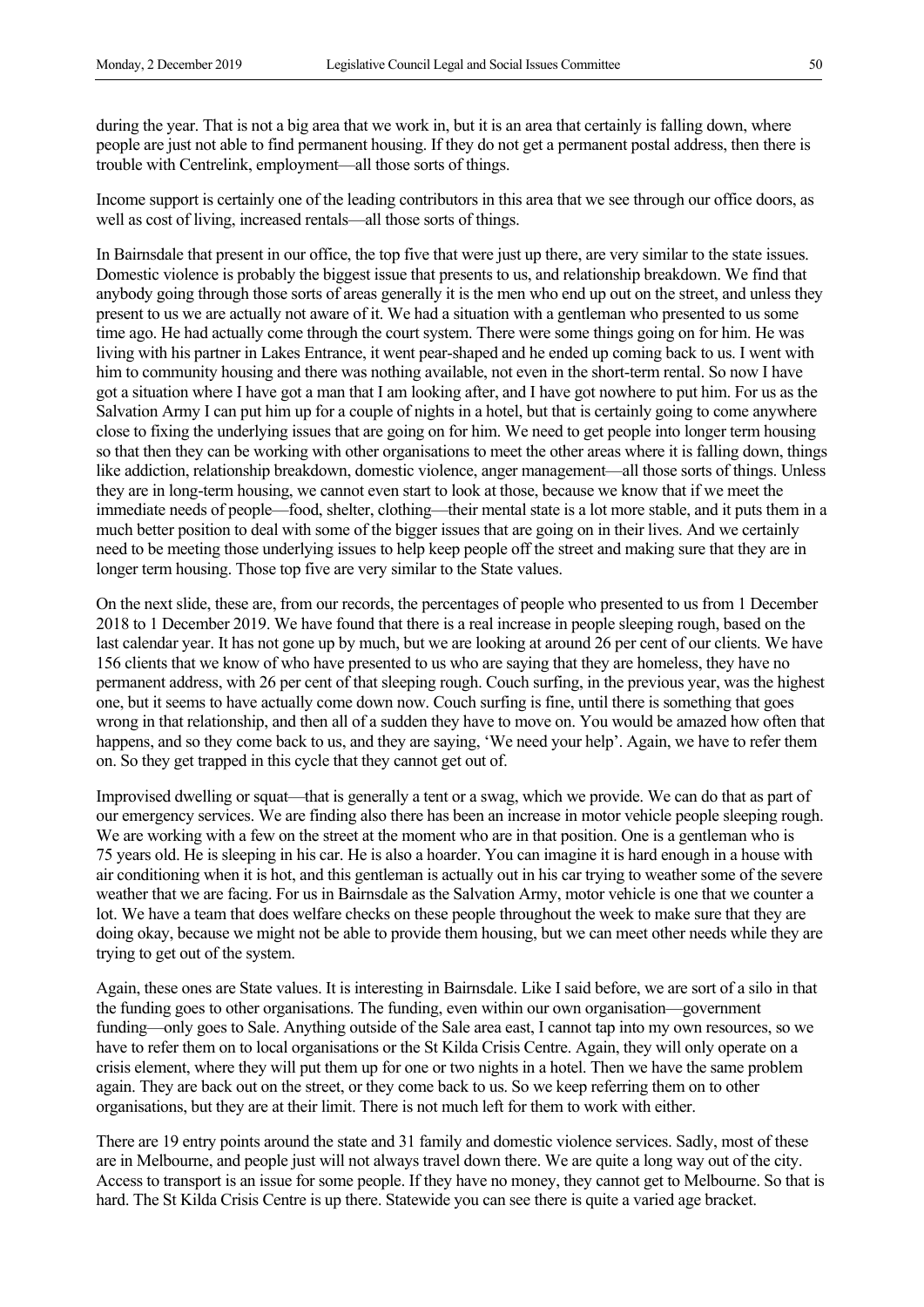Homelessness does not discriminate; it affects all people. You can have a university degree one day and be doing well, and then life changes and you find yourself on the street.

The 13 per cent—that is a lot of children affected. We have worked with families—a gentleman the other day with five children had a relationship breakdown, on the street. What do we do with the kids? It is hard enough an adult sleeping in the car, let alone having five children to look after as well, and we have got nowhere to put them. For us, we do not even have funding to put people into a property. That breaks our hearts because adults are vulnerable on the street, let alone children. We have to look after the kids as well. They are not able to defend themselves and look after themselves. The amount of increased suicide, robbery and all those things affect our homeless people, because there is no protection from them. So they are vulnerable to the elements and they are vulnerable to the community as well.

In regional areas and rural towns, infrastructure is a huge issue. People do not have access to services that they might have in the city. Very often we see people through our office, they come up from Melbourne thinking that they are going to have more chance of assistance in the country, only to find that that is actually not the case. There are less resources in a regional centre than there are in the city. Often they will stay, but in a lot of cases they do decide to travel back to Melbourne.

**Capt. C JONES**: Just one thing, looking at the specialist medical—not even that, just a GP locally, trying to get in to a GP, for us, it took us four weeks to get an appointment at a local GP here. Most of the GPs in town, their books are closed. So if you have got anybody who is coming in, or even if they are just a local trying to get an appointment to see a GP, it is really difficult. Just that alone is another issue on top of everything. It is really hard.

 **Capt. D JONES**: So then you see these people being referred on to emergency departments. It puts more strain on the system there. So homelessness is not just about housing; it puts a strain across the entire community, because they are having to rely on services simply because they cannot access other services. The strain on the community—homelessness is not just a local issue; it is a national issue; it is a world issue. The community needs to be working together. We have service groups, we have community members and we have other organisations. We try to work together as much as we can, but if we can pool our resources in a more practical way, I think we will certainly help to work through some of the underlying issues a lot more productively. We need to be more proactive, not reactive in how we work.

I am just trying to think what is on the last slide. I think it is just to jog my memory as to where we are going. We actually want to move people out of the system. We do not want people in the system to start with. I know we keep saying we have to build more houses, but that is not going to fix the problem per se, but if people have a permanent residence, then we can work on the underlying issues, and it is a community issue. It cannot just be done by one or two organisations. We need to create discussion, we need to have public forums like this one, and teach people—educate the community. When the community looks after each other, we do not have these issues. That is where we need to be working better as a local community, as a state community, as a national community—working together to tackle the issue.

If people do become homeless, we need to rehome them as quickly as we can. In Bairnsdale, East Gippsland, we do not have that option. We cannot rehome them quickly because there are just no resources available.

**The CHAIR**: Nearly a solution.

 **Capt. D JONES**: Nearly but not quite. It is not something that is going to be fixed quickly. You cannot just click your fingers and it is fixed. There are a whole heap of issues that need to be addressed to fix the problem.

**The CHAIR**: Thank you. If you do not mind, we might ask a few questions.

**Ms VAGHELA**: Thanks to both captains.

 **Capt. D JONES**: Thanks. We go through together in the Army.

**The CHAIR**: Usually it is Tennille.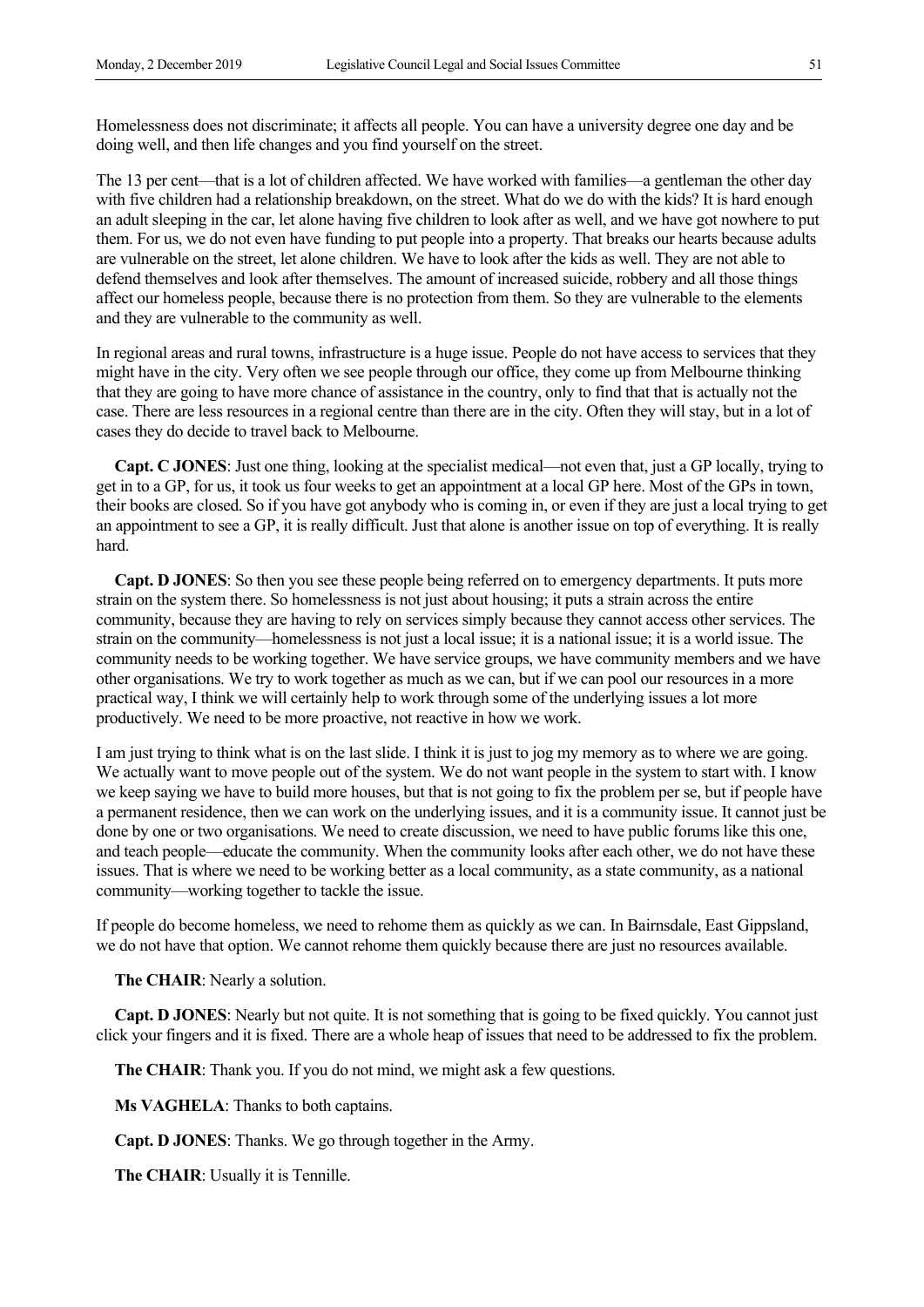**Ms LOVELL**: That is showing your age.

 **Capt. D JONES**: That's right.

**Ms VAGHELA**: You mentioned about the budget of \$35 000, and out of that you said \$6000 comes from government funding. Is that just for homelessness specific to youth in Bairnsdale?

**Capt. C JONES**: This is our emergency relief budget. This covers food vouchers, buying actual food, paying for accommodation, travel tickets, buying swags—whatever we need to operate our emergency relief when people come in—paying bills. We can assist with bills, like Telstra bills, and rent. But our budget is so small we are very limited in what we can do.

 **Capt. D JONES**: So we rely heavily on donations—things like the Red Shield Appeal we rely heavily on, and donations that come out of the court system, where people pay fines and things like that, so the department of justice helps us a lot. And we try to work with local business to get the best price we can for things like swags. You will be amazed how much a swag can change someone's life.

**Ms LOVELL**: It is not the answer though.

 **Capt. D JONES**: It is not the answer though.

**Capt. C JONES**: Also, David was talking about where we have our emergency relief centre; it is also our thrift shop and our cafe. So the thrift shop funds a decent percentage of the budget too, so it is a whole heap of things together.

 **Capt. D JONES**: And the frustrating thing for us is that there are not even adequate showering facilities in this part of town for people who are on the street. We have spoken to local council about this to try and work out how we might be able to create those opportunities for people. So, yes, our budget is very small, but at Salvation Army in Bairnsdale, East Gippsland, we only focus on the immediate needs—material aid, those sorts of things. Homelessness all has to be referred on to other organisations.

**Ms VAGHELA**: So then the case that you mentioned about a man with five children looking for housing support and there was nothing available, and you had to put him in hotel, how often—

 **Capt. D JONES**: No, we could not even do that, because hotel rooms are not big enough for five children.

**Ms VAGHELA**: So what happens with that many children then?

 **Capt. D JONES**: We just had to refer him on to community housing. That is all we could do. I think they did have a temporary solution to his problem, but at the end of the day when that runs out he is still a single man with five children on the street. How do you tell a kid 25 days out from Christmas, 'I'm sorry, but you're going to be on the street this year'? You know, you cannot.

**Ms VAGHELA**: How often are you in this situation where somebody approaches you and you are not able to help in terms of like this particular gentleman?

 **Capt. D JONES**: Every week. We see 36 clients a week. Our office is open 9 hours for the week. We see 36 clients a week. We have around 1100 clients on our books—156 of them are homeless. We will see at least two or three people a week coming into our office telling us that they have got nowhere to sleep tonight. My \$35 000 budget cannot meet that.

**Capt. C JONES**: As of the end of November it was over \$2000 in hotel room invoices and stuff, so that is well over three-quarters of our budget for accommodation, and we have not even got to the six months of the financial year. So we have had to even tighten it up a bit more because we know we have got another seven months to go.

 **Capt. D JONES**: And once we get to winter that changes the game again.

**The CHAIR**: And I guess in these hot summers as well.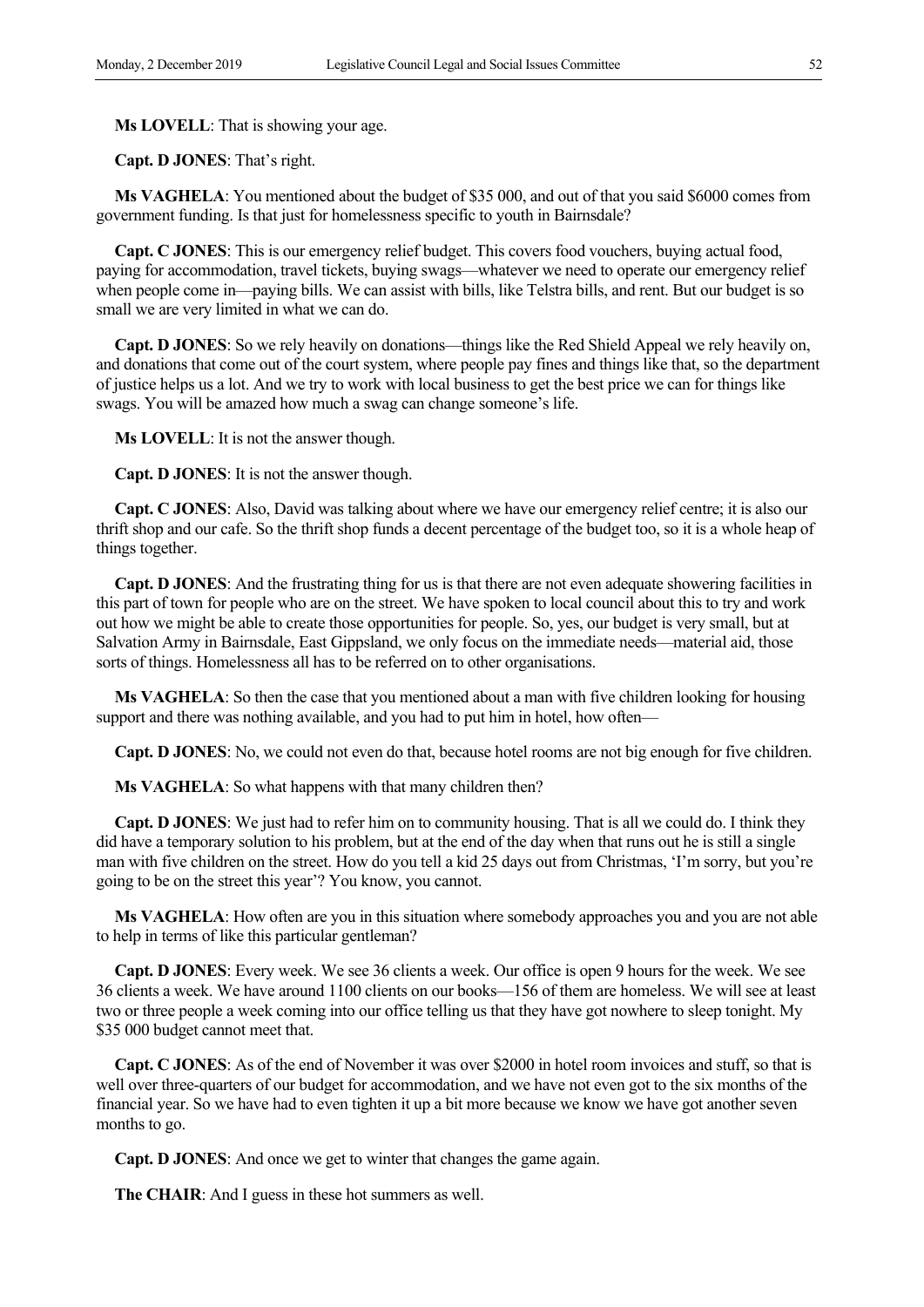**Capt. D JONES**: Absolutely. We have been offered an opportunity in Bairnsdale to possibly offer a midrange sort of accommodation. I guess you could almost call it transitional. The problem I have is: I have no staff and no money to even take up that offer. We know of a motel in town, they are selling the lease and we believe the owner is selling the building too, but I have no resources to even think about taking that on and expanding how we operate. So we are talking with our head office about that to see if we can work out solutions to offer another avenue for people while they are trying to find a more permanent-

**The CHAIR**: That is an opportunity that you cannot let go.

 **Capt. D JONES**: Absolutely, and I am pushing this as hard as I can.

**Capt. C JONES**: And it is the perfect location.

 **Capt. D JONES**: It is the perfect location. It is a motel that we work very closely with and we are always in discussion about the homelessness issue. They will help us out the best they can. The problem is if we put people in there and they burn their bridges, they are no longer welcome. Then there is another resource that we have lost. It is hard.

**Ms MAXWELL**: I just have a quick one. Do you have much contact with organisations, such as motels or caravan parks, who say, 'We just cannot have homeless people?'. I think in all of this we need to have that input too, because if we are going to address this, we need to see what is happening, what is breaking down those—

 **Capt. D JONES**: Through our office, unless a client has done something which has blacklisted them, we have never been refused. They will try and accommodate our clients the best they can, and I think people are on the same page—no-one wants to see people on the street, but just putting them in a caravan park or a motel is a short-term solution to a bigger problem. We need to be somehow working out a way of getting people into permanent housing long term—not a couple of weeks, not a couple of months; long term—so that they have time to sort out their lives. If they have addictions and things like that, they have time to go through the rehab processes. A lot of relationships can be restored, but you need time to do that. If you have got children, the priority has to be the kids too. We have to get them into schooling because they start missing school, they fall behind and then that puts them into another bracket. So let's get the housing sorted out first. It is not the be-all and end-all, but let's get the permanent long-term housing fixed first, then we can work on the underlying issues.

**Ms LOVELL**: You say you have never been refused, but do the local hotels work with you to give you a rate that is affordable or are you paying full rack rate?

 **Capt. D JONES**: That can often be a challenge. It depends on the hotel. There are some if you are taking out more days during the week they will give you a reduced rate, but for us we cannot do more than one or two days. I do not know about the other organisations. So we have to pay the full rate. And, look, even if we have not got the money, we will work something out because I do not want to see anybody on the street. If it is a weekend, a Friday, that they present, we will try and get them through the weekend. I hate the thought that money is the issue, because we are talking about people, we are talking about human lives here. It is easy for us to say we have not got the funds, but let's find the money, let's find resources. We have got enough big businesses in Australia, surely we can tap into some of that—surely.

**The CHAIR**: We are a wealthy country.

 **Capt. D JONES**: We are. Compared to other countries around the world Australians have got it pretty good. I have lived in two countries and I have been to many others, and we have got it pretty good in Australia. If we just learn to look after ourselves and look after each other, we would not have this issue. In 2019 we should not have a homeless situation. It is ridiculous.

**Ms LOVELL**: So the budget of \$35 000 is obviously very challenging. Any fundraising that you do, like the Red Shield Appeal, does that go to a global budget and come back to you? Do you keep that local money locally?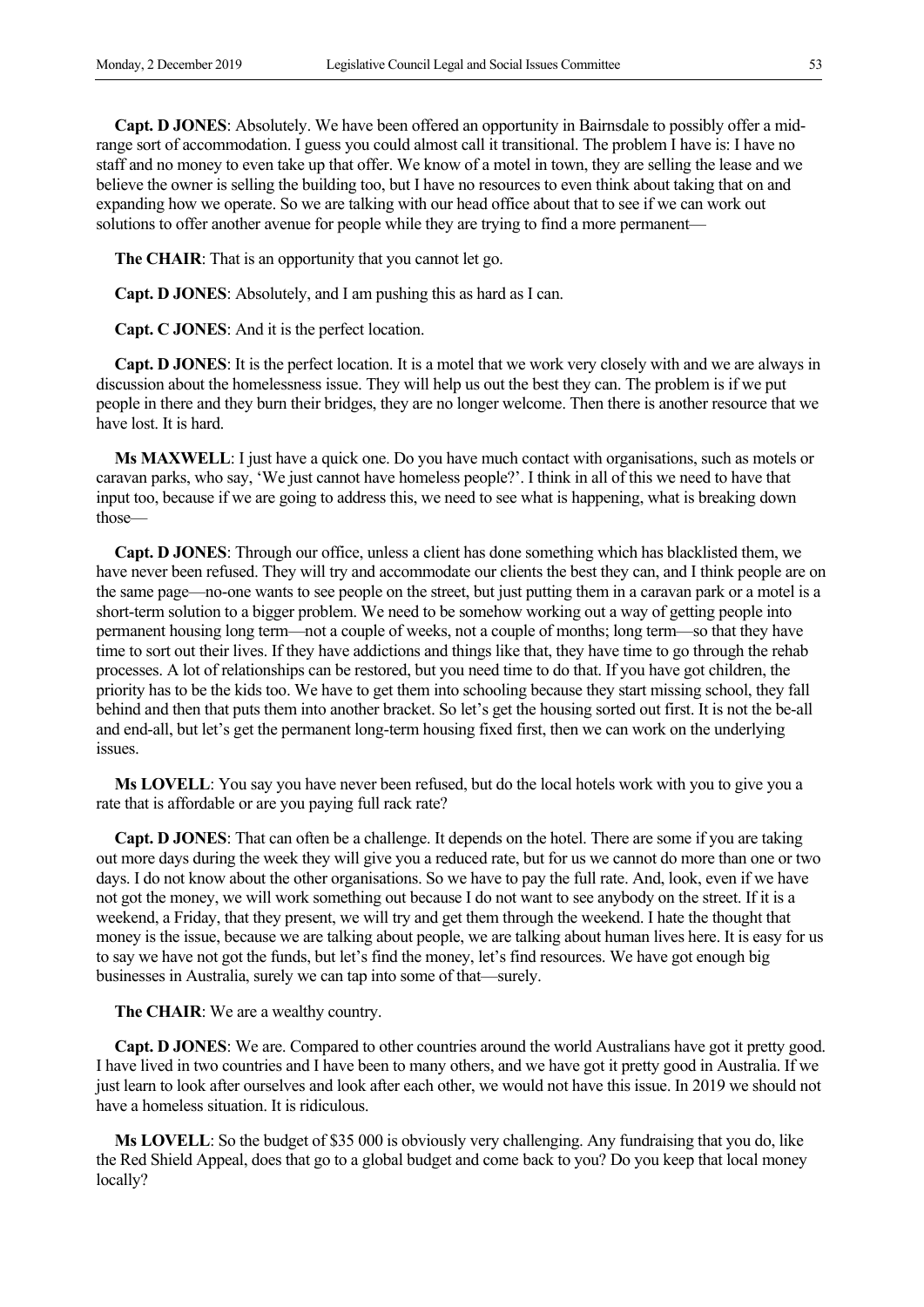**Capt. D JONES**: Did you want to explain that one?

**Mr BARTON**: I think I already know the answer to this.

**Capt. C JONES**: I am not sure if you are aware, but the Salvation Army has been through massive administration change. We have gone from two territories in Australia to one. This year they have decided that we can have 80 per cent of what we collect in our area. That is still being sorted out. We do not have that in our bank account yet, but I am pushing for that to come.

**The CHAIR**: But in theory that is what you are going to get.

 **Capt. D JONES**: In theory 80 per cent should come back.

**Capt. C JONES**: Yes. Because it is tax-deductible money it has to go to a service that is in our social side. It cannot go to things that we would do through our church. It needs to go through something—I cannot explain it. I do not even really completely understand it myself, but I know where it has to go, and it really has to go through our Doorways service, which is our emergency relief, because those services can have tax-deductible money.

**Ms LOVELL**: So will that be a positive or a negative? If you are keeping 80 per cent local, does that mean that they will change the break-up of the global budget and you will get less than the global budget? That could be a negative in a community like this, where obviously your collection from Red Shield is going to be a lot less than they are collecting in Malvern.

**Capt. C JONES**: I do not particularly see it as a negative, because in the previous way of doing it we did not get much Red Shield money. This actually gives us a lot more.

**Ms LOVELL**: That is good. As long as it is a positive impact on your budget, that is great.

**Capt. C JONES**: Yes. We have just got to work out how it is going to work, because we have had so much change and so many things are happening. So, yes, we are still waiting.

**Ms LOVELL**: It provides a little bit more of an incentive too to really work that Red Shield Appeal, I guess.

**Capt. C JONES**: Well, it means we can actually possibly increase our budget.

**Ms LOVELL**: Yes, and perhaps get some other service clubs—Rotary and stuff—on board when they know the money is staying locally.

 **Capt. D JONES**: We rely heavily on our thrift shop to generate income for our ER, so the more people shop with us we can guarantee—because we are a thrift shop, not a Salvo store—all money through our cafe and our thrift shop stays in East Gippsland. It does not go in a pool, it does not go to head office—100 per cent of it stays here. There are no admin costs or anything that come out of that. So we want to encourage people, if they are going to donate, to donate locally, because that will affect us locally. Because of the way our finance system works, we cannot just take money from one pool—we could not take it from a social cost centre and move it into a church; we are not allowed to. And those things are there to protect the donations that people give us. We want to be 100 per cent transparent with what we are doing with the money we are receiving.

**The CHAIR**: That is fantastic.

**Ms LOVELL**: But we all know that the Salvos have that respect.

**The CHAIR**: I am just conscious of time. We have just got to—

 **Capt. D JONES**: Yes, sorry.

**Mr BARTON**: Please do not take this as any reflection on the work of the Salvos—I think it is a bit of a reflection on the work of everybody—but the public does not really appreciate what is going on. I think we see some homeless people sleeping on the street, and that is all it is. I am horrified to think that we buy people